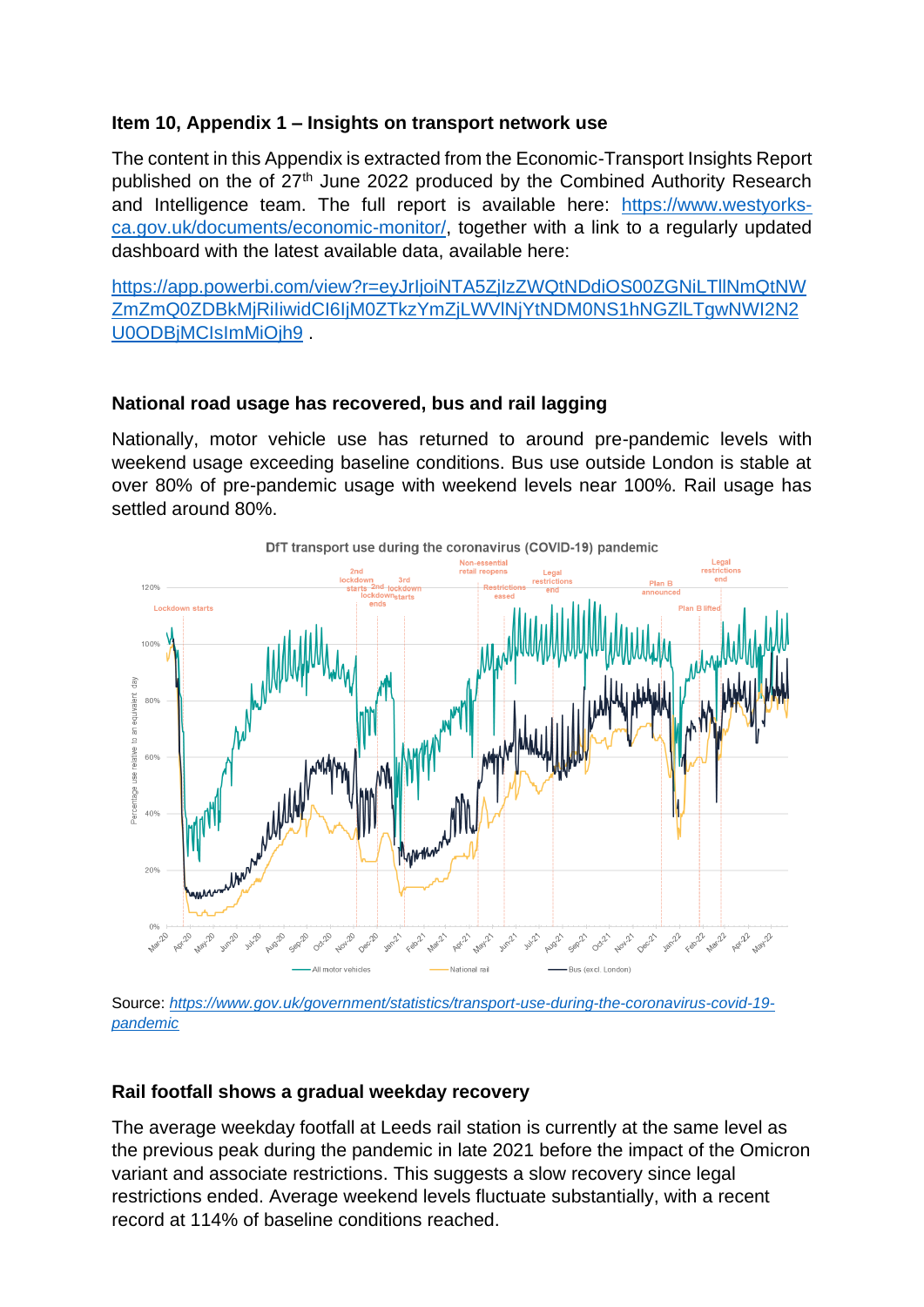

Source: *Leeds Rail Station Footfall - Network Rail*

#### **Rail footfall sees a higher level of activity outside traditional peaks**

Comparing a four week block covering early May 2022 against 2019 shows average weekday footfall following the same broad profile, with some notable differences. Both AM and PM peaks have a lower share, suggesting that a higher proportion of travel is more spread through the day. Additionally, the AM peak occurs earlier. There is now more travel in the middle of weekdays and the evenings. Saturdays show more travel later in the day, while Sundays show variance around the same pattern.



Average weekday footfall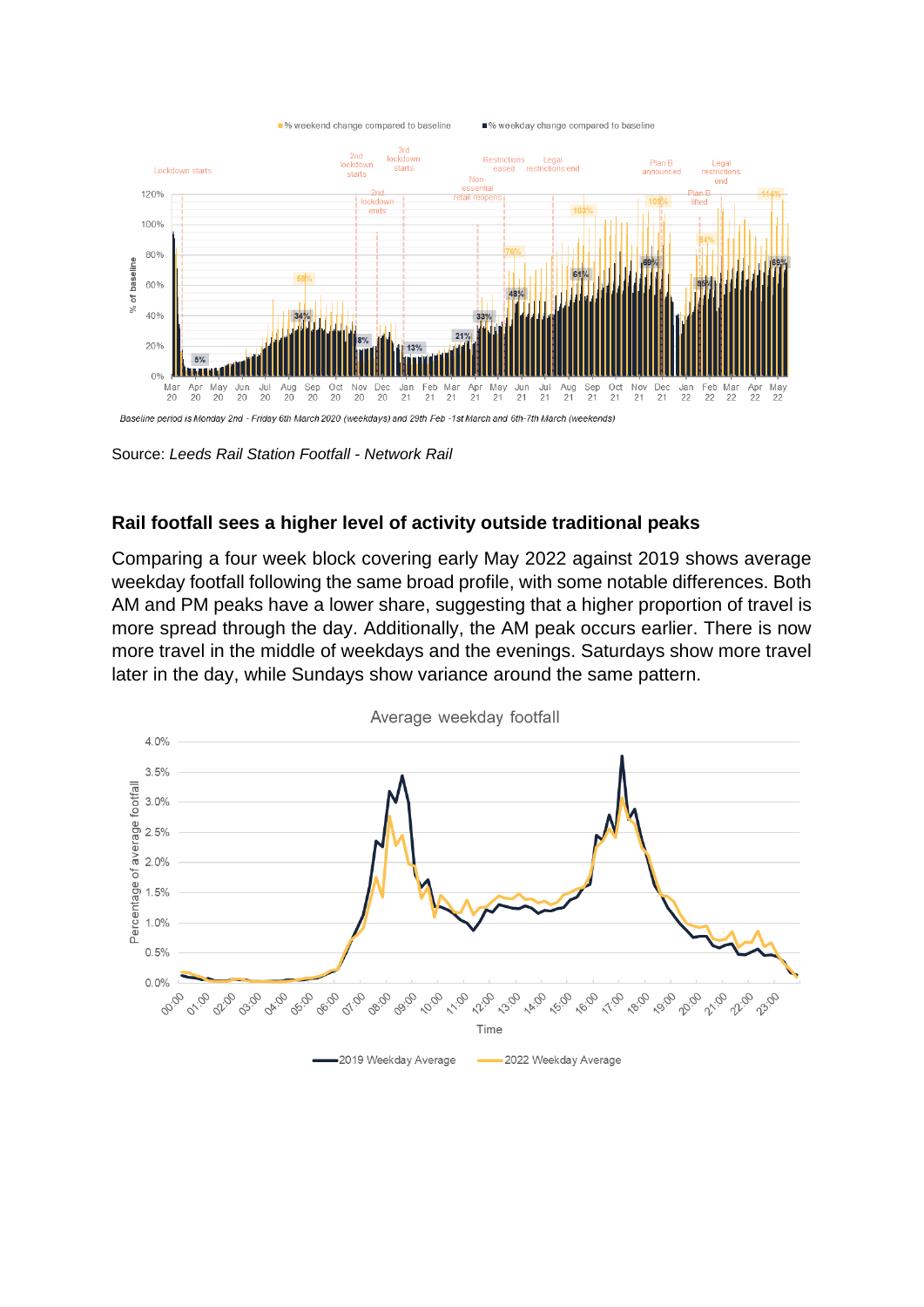

*Source: Leeds Rail Station Footfall - Network Rail Four week blocks commencing 29th April 2019 and 25th April 2022, bank holiday Mondays removed*

### **Bus passenger volumes continue to show marginal growth outside of holidays**

Bus ticket machine data continue to reveal marginal growth in patronage outside of holidays. The week commencing 09 May has the highest use since the start of the pandemic. Since Easter weekday use by Under 26 / Students has been lower than reached in March while use by each cohort is substantially higher than it was at the start of May 2021.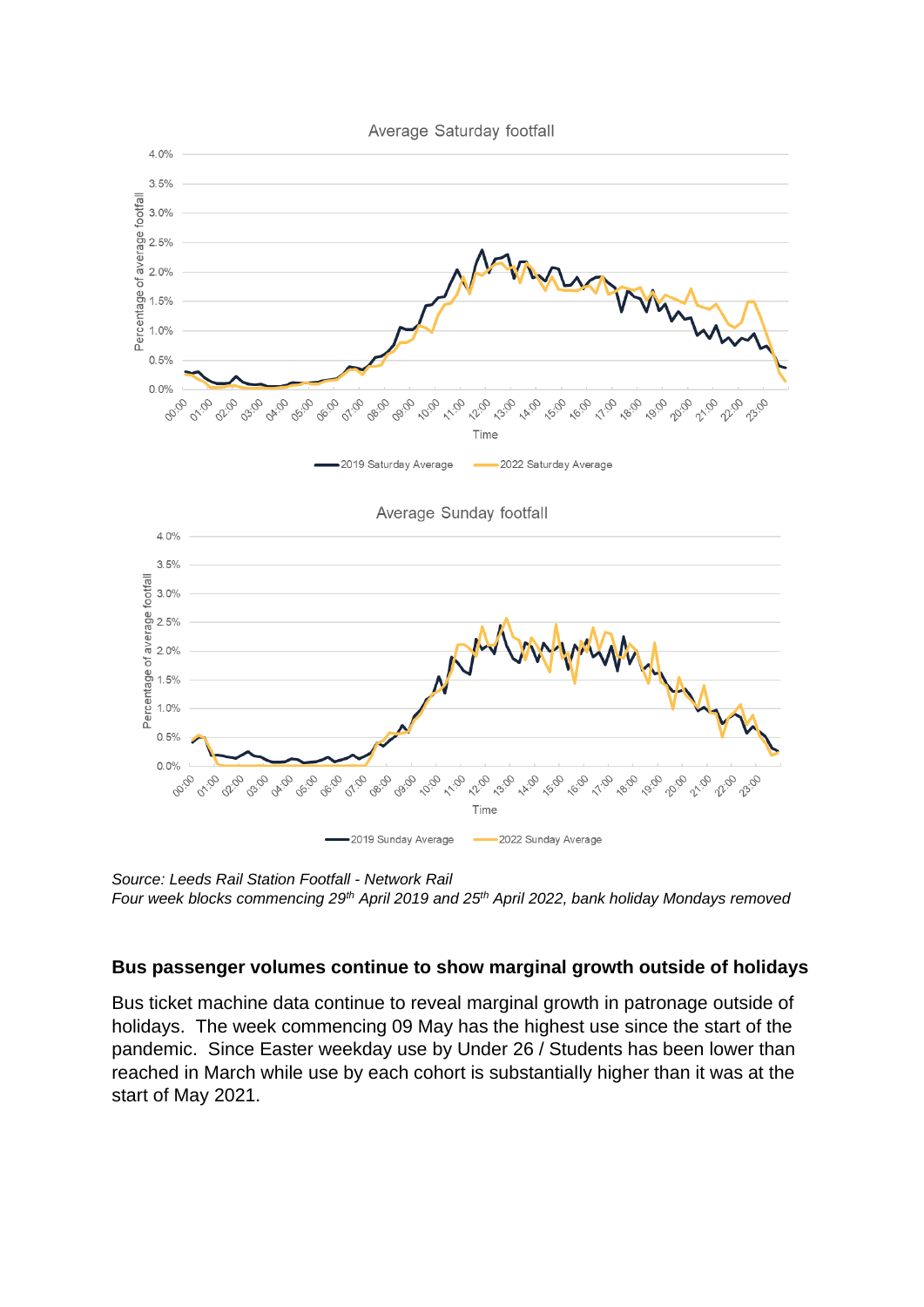

Source: *Baseline period is w/c Mon 02 Mar. Source: Bus operators electronic ticket machine data, passenger boarding locations in West Yorkshire. First, Arriva, Yorkshire Tiger and Transdev account for over 90% of bus services in West Yorkshire. Graph shows First, Transdev and Yorkshire Tiger data. Data is for weekdays excluding bank holidays, with ticket types assigned to broad cohorts.*

## **Daily bus use patterns are similar to pre-pandemic, but with reduced magnitude at peak times**

Overall bus use follows a similar pattern in mid-March 2022 as it did in early March 2020. There are still clear morning and afternoon peaks at traditional times, though as a proportion of the interpeak they are less.



Source: *Ticket machine data from First, Arriva, Yorkshire Tiger and Transdev. Pre-COVID-19 data from 01 to 07 March 2020, Recent data from 06 to 19 March 2022.* 

### **Bus use recovery has been stronger during off-peak hours and weekends**

Comparison of weekdays and weekend bus use relative to pre-pandemic, reveals a greater recovery in all cohorts at weekends, particularly Sundays (left chart).

Examining weekdays further, off-peak bus use has recovered more than the peak hours. Bus use by Adults in mid-March 2022 was only 66% of baseline in the traditional travel to and from work hours compared with 75% in the interpeak and 92% in the later evening (right chart).

Bus use by under 19's in the morning peak (travel to school) after afternoon peaks (return from school) was 89% and 87% of baseline levels respectively, whilst